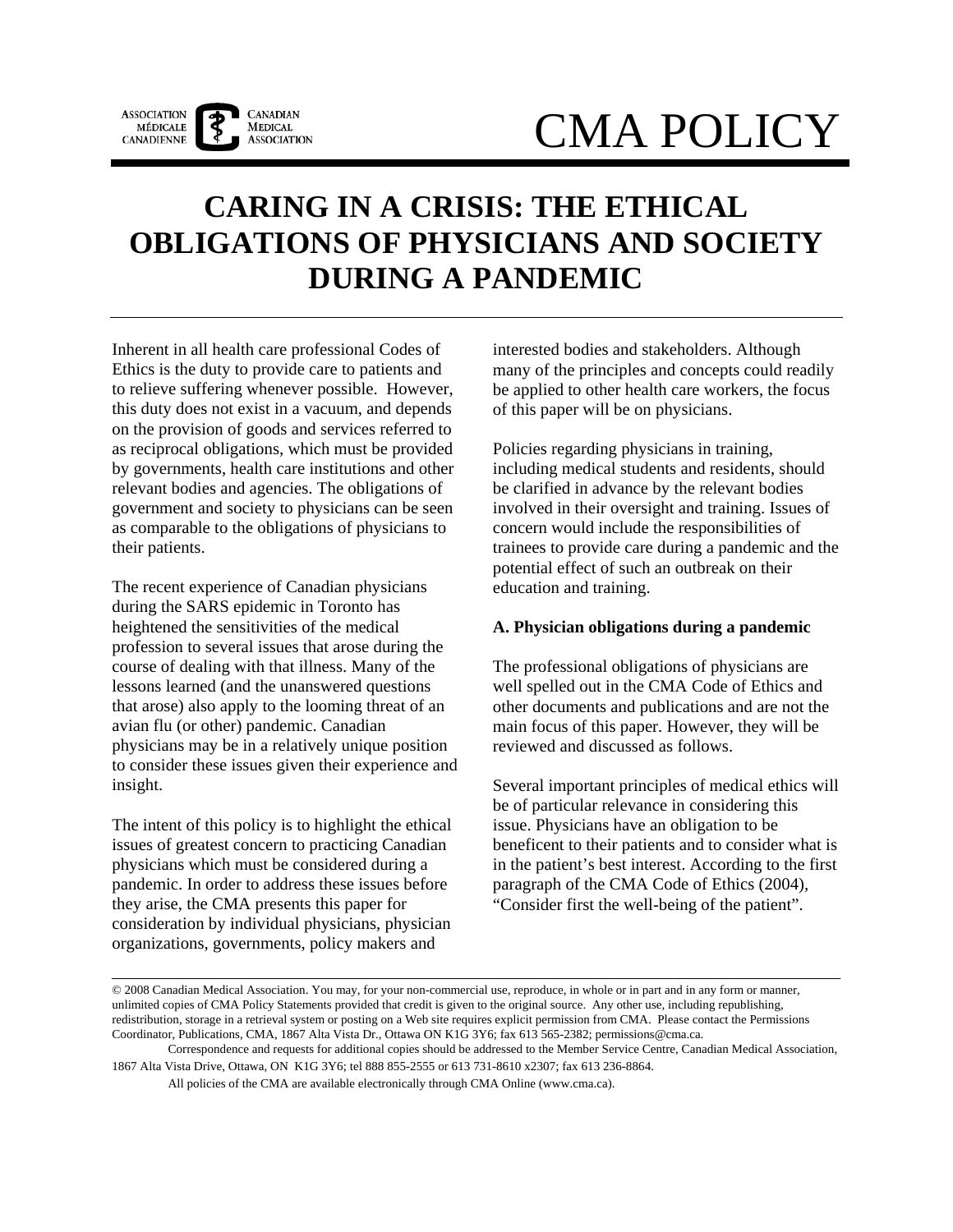Traditionally, physicians have also respected the principle of altruism, whereby they set aside concern for their own health and well-being in order to serve their patients. While this has often manifested itself primarily as long hours away from home and family, and a benign neglect of personal health issues, at times more drastic sacrifices have been required. During previous pandemics, many physicians have served selflessly in the public interest, often at great risk to their own well-being.

The principle of justice requires physicians to consider what is owed to whom and why, including what resources are needed, and how these resources would best be employed during a pandemic. These resources might include physician services but could also include access to vaccines and medications, as well as access to equipment such as ventilators or to a bed in the intensive care unit. According to paragraph 43 of the CMA Code of Ethics, physicians have an obligation to "Recognize the responsibility of physicians to promote equitable access to health care resources".

In addition, physicians can reasonably be expected to participate in the process of planning for a pandemic or other medical disaster. According to paragraph 42 of the CMA Code of Ethics, physicians should "Recognize the profession's responsibility to society in matters relating to public health, health education, environmental protection, legislation affecting the health and well-being of the community and the need for testimony at judicial proceedings". This responsibility could reasonably be seen to apply both to individual physicians as well as the bodies and organizations that represent them.

Physicians also have an ethical obligation to recognize their limitations and the extent of the services they are able to provide. During a pandemic, physicians may be asked to assume roles or responsibilities with which they are not comfortable, nor prepared. Paragraph 15 of the CMA Code of Ethics reminds physicians to "Recognize your limitations and, when indicated, recommend or seek additional opinions or services".

However, physicians have moral rights as well as obligations. The concept of personal autonomy allows physicians some discretion in determining where, how and when they will practice medicine. They also have an obligation to safeguard their own health. As stated in paragraph 10 of the CMA Code of Ethics, physicians should "Promote and maintain your own health and well-being".

The SARS epidemic has served to reopen the ethical debate. Health care practitioners have been forced to reconsider their obligations during a pandemic, including whether they must provide care to all those in need regardless of the level of personal risk. As well, they have been reexamining the obligation of governments and others to provide reciprocal services to physicians, and the relationship between these obligations.

#### **B. Reciprocal obligations towards physicians**

While there has been much debate historically (and especially more recently) about the ethical obligations of physicians towards their patients and society in general, the consideration of reciprocal obligations towards physicians is a relatively recent phenomenon.

During the SARS epidemic, a large number of Canadian physicians unselfishly volunteered to assist their colleagues in trying to bring the epidemic under control. They did so, in many cases, in spite of significant personal risk, and with very little information about the nature of the illness, particularly early in the course of the outbreak. Retrospective analysis has cast significant doubt and concern on the amount of support and assistance provided to physicians during the crisis. Communication and infrastructure support was poor at best. Equipment was often lacking and not always up to standard when it was available. Psychological support and counselling was not readily available at the point of care, nor was financial compensation for those who missed work due to illness or quarantine. Although the Ontario government did provide retrospective compensation for many physicians whose practices were affected by the outbreak, the issue was addressed late, and not at all in some cases.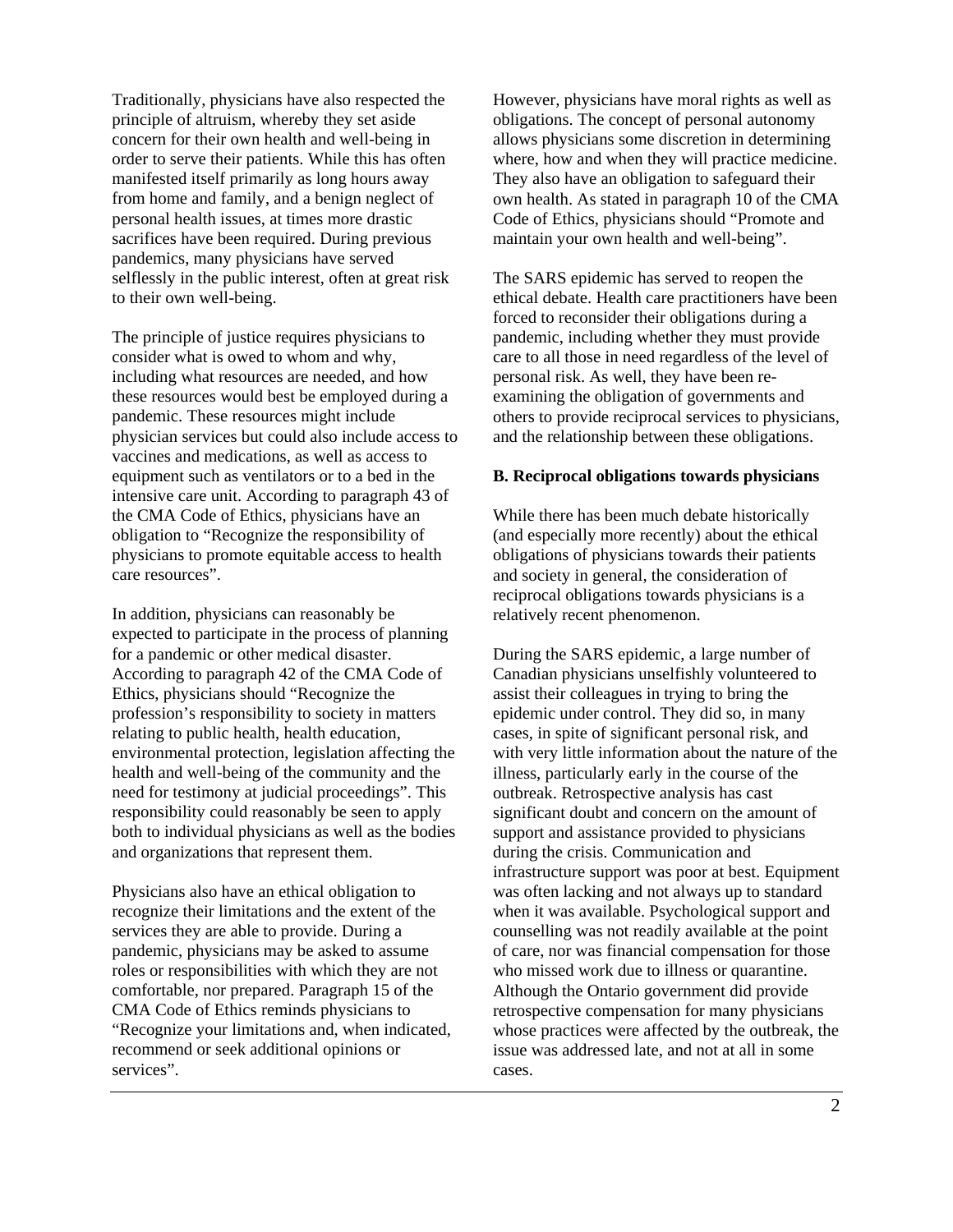It is clear that Canadian physicians have learned greatly from this experience. The likelihood of individuals again volunteering "blindly" has been reduced to the point where it may never happen again. There are expectations that certain conditions and obligations will be met in order to optimize patient care and outcomes and to protect health care workers and their families.

Because physicians and other health care providers will be expected to put themselves directly in harm's way, and to bear a disproportionate burden of the personal hardships associated with a pandemic, the argument has been made that society has a reciprocal obligation to support and compensate these individuals.

According to the University of Toronto Joint Centre for Bioethics report, *We stand on guard for thee*, "(The substantive value of) reciprocity requires that society support those who face a disproportionate burden in protecting the public good, and take steps to minimize burdens as much as possible. Measures to protect the public good are likely to impose a disproportionate burden on health care workers, patients and their families."

Therefore, in order to provide adequate care for patients, the reciprocal obligation to physicians requires providing some or all of the following:

# **Prior to a pandemic**

• Physicians and the organizations that represent them should be more involved in planning and decision making at the local, national and international levels. In turn, physicians and the organizations that represent them have an obligation to participate as well.

• Physicians should be made aware of a clear plan for resource utilization, including:

- how physicians will be relieved of duties after a certain time;

- clearly defined roles and expectations, especially for those practicing outside of their area of expertise;

- vaccination/treatment plans - will physicians (and their families) have preferential access based on the need to keep caregivers healthy and on the io<sub>b</sub>:

- triage plans, including how the triage model might be altered and plans to inform the public of such.

• Physicians should have access to the best equipment needed and should be able to undergo extra training in its use if required.

• Politicians and leaders should provide reassurances that satisfy physicians that they will not be "conscripted" by legislation.

#### **During a pandemic**

• Physicians should have access to up-to-date, real time information.

• Physicians should be kept informed about developments in Canada and globally.

• Communication channels should be opened with other countries (e.g. Canada should participate in WHO initiatives to identify the threats before they arrive on our doorstep).

• Resources should be provided for backup and relief of physicians and health care workers.

• Arrangements should be made for timely provision of necessary equipment in an ongoing fashion.

• Physicians should be compensated for lost clinical earnings and to cover expenses such as lost wages, lost group earnings, overhead, medical care, medications, rehabilitative therapy and other relevant expenses in case of quarantine, clinic cancellations or illness (recognizing that determining exactly when or where an infection was acquired may be difficult).

• Families should receive financial compensation in the case of a physician family member who dies as a result of providing care during a pandemic.

• In the event that physicians may be called upon in a pandemic to practice outside of their area of expertise or outside their jurisdiction, they should